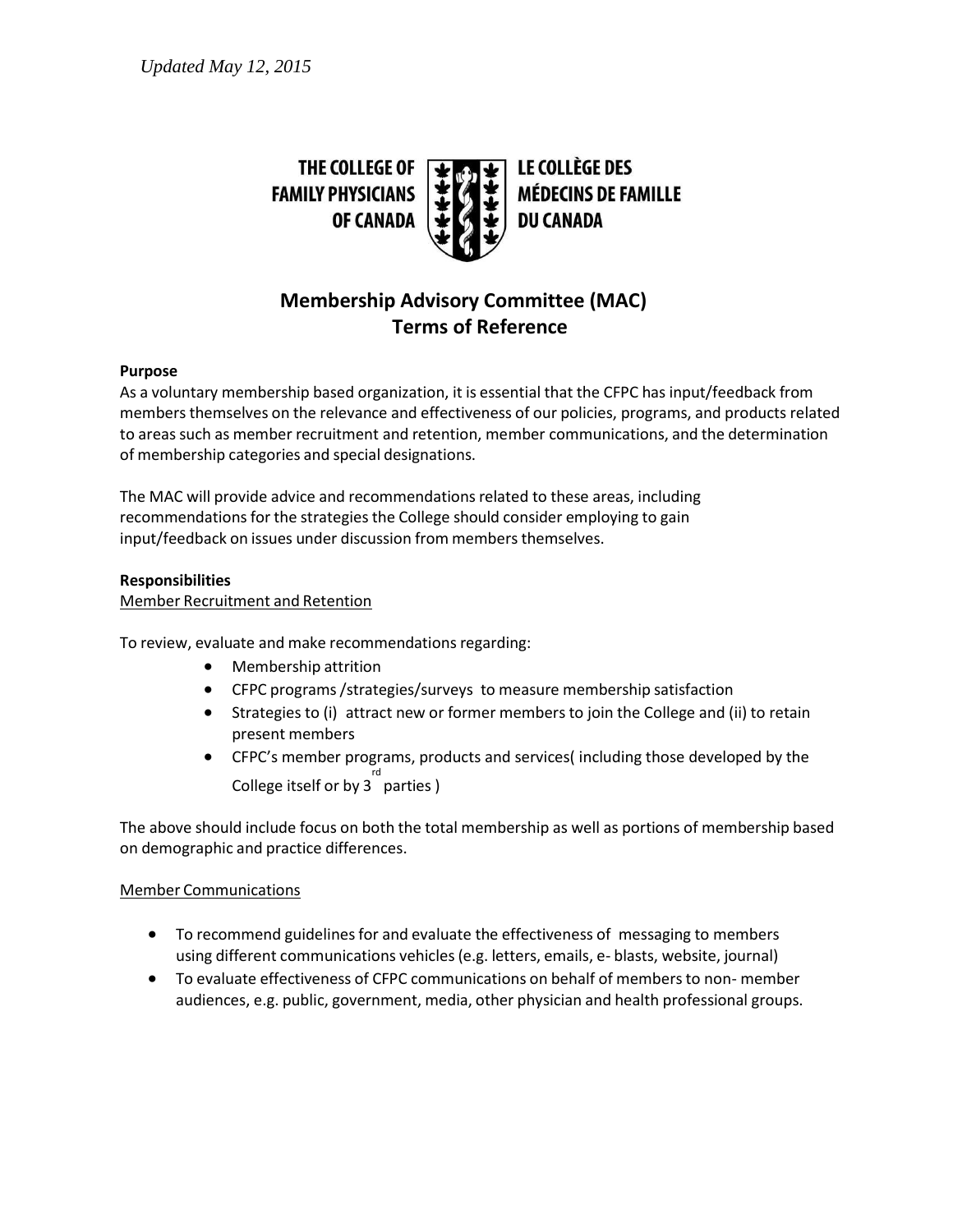To promote and evaluate the effectiveness of communications related to CFPC issues within Chapters, between Chapters, and between Chapters & National.

#### Membership Categories and Special Designations

- To regularly (annually) review the definitions and criteria for CFPC membership categories and special designations and make recommendations for amendments when necessary.
- To review and make recommendations on policies and protocols for the granting, suspension and revocation of CFPC membership and special designations.

## **Type of Committee**

The Membership Advisory Committee is a national committee of the Board

#### **Accountability**

The Membership Advisory Committee will report through the CFPC Executive Committee to the Board.

## **Committee Membership**

There will be a representative of each CFPC Chapter and the Section of Residents. (Possible future consideration for representatives from the Section of Medical Students, Section of Teachers, Section of Researchers)

Each Chapter/Section representative must have a position on or direct reporting link to his/her Chapter/Section Board or Executive.

# **Chair**

The Chair shall be selected by CFPC Executive Committee as per CFPC policy.

#### **Term of Office**

There shall be a three-year term of office for the Chair and each Committee member (renewable once).

# **Support Staff**

The Executive Director, Member and External Relations shall be the responsible senior staff director and shall be supported by staff in the CFPC Marketing and Membership Services Department.